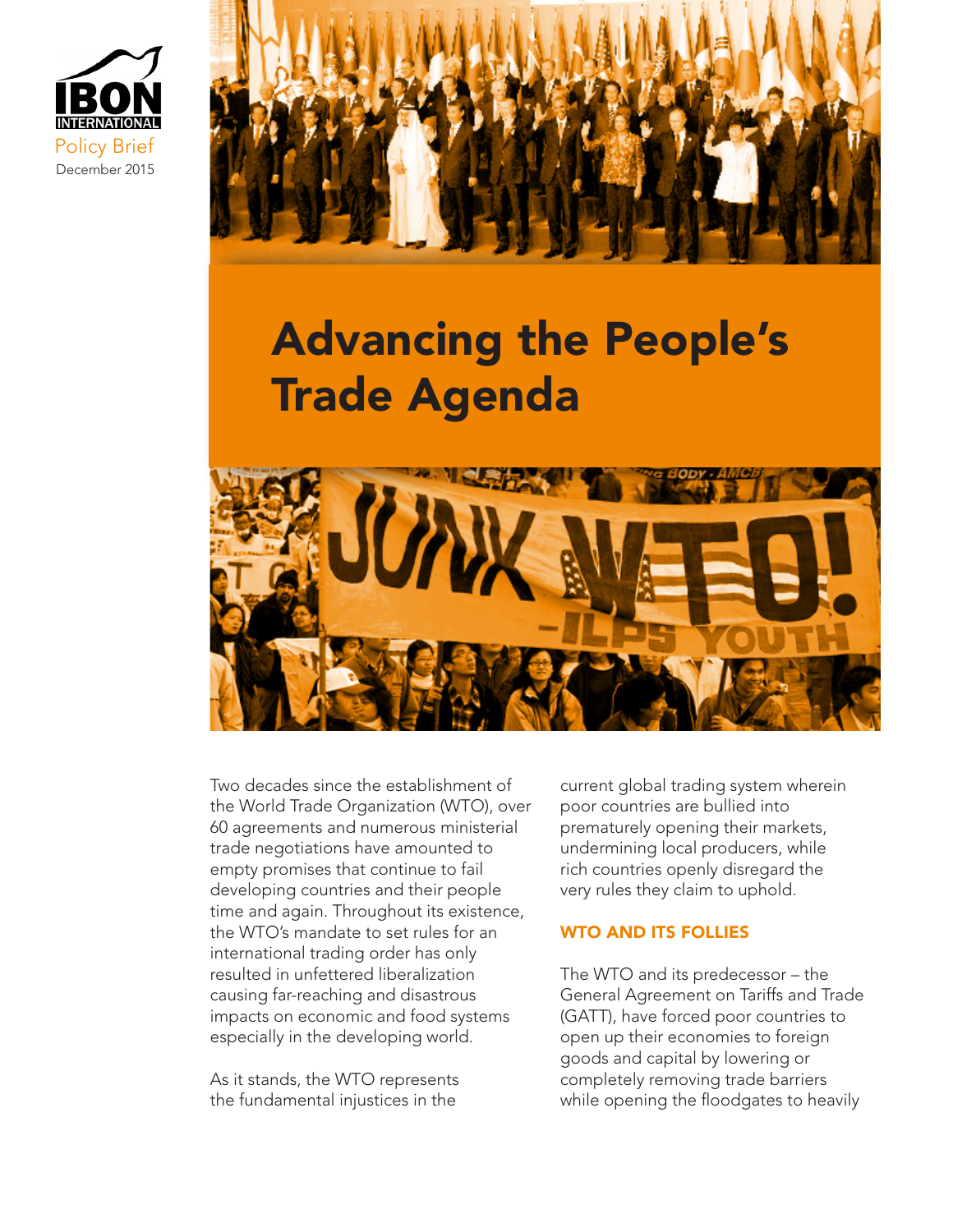subsidized products from industrialized countries. WTO impositions over the past twenty years have managed to cut down global tariff averages to half, mostly coming from the developing world. The systematic dismantling of protective trade barriers also boosted global trade flows by up to 250%, primarily accumulating profits at the hands of rich countries and their corporations (WTO, 2015).

As foreign imports and investments increased, the economies of developing states suffered undue competition. The upsurge in subsidized imports from Northern countries particularly from the United States (US), Canada and European Union (EU) has destroyed the path of developing countries to self-sufficiency and worsened poverty among small farmers who were forced to halt production due to their inability to compete with cheap imported goods.

Import surges as a result of the implementation of trade liberalization in the agriculture sector have created massive damages in developing countries. In Ghana, for instance, local farmers lost 40% of their share of domestic market because of the staggering 650% increase of tomato paste imports from the EU between 1998 (3,300 tons) to 2003 (24,740 tons). After Indonesia's agricultural sector was liberalized, rice imports kept increasing from an estimate of 1.5 million tons (from 1995-1997) to around 3.3 million tons (from 1998-2002) (APRN, 2013).

In the search for greater profit, the rapid growth of capital export brought about by the WTO is increasingly being complemented by the global restructuring of production – distributing different stages of operations where labor and raw materials are cheapest and easiest to exploit. This has resulted in the vast majority of poor countries relaxing their labor laws and opening up their lands to attract foreign investors. Moreover,

in order to adjust in an increasingly globalizing assembly line, developing countries are reshaping their national development strategies to accommodate market demands for mining havens and low-tech semi-processing hubs that thwart any efforts at national industrialization. The WTO has thus created a severely unequal global economic order that favorsthe interests of corporations and advanced nations while underdeveloped countries are always at the losing end. And yet proponents of the current 'free trade' system continue to push for deep and fast liberalization across the board and to laud the multilateral trading system as the answer to problems of wide-ranging human rights abuses, climate change, poverty, and hunger.

## WTO FAILS THE POOREST

Over the years, developed countries led by the US and EU have already been lobbying to broaden the scope and mandate of the WTO beyond traditional trade concerns to encompass issues on investments and government regulations, among others. To this end,the 10th Ministerial Conference (MC10) in Nairobi, Kenya is set to advance the interests of developed states and their corporations by abandoning efforts to implement policies being lobbied by developing states to rectify injustices in the trading system, and introduce so-called 'new issues' that will widen the scope of the WTO.

## *Abandoning the Doha Development Round*

The economic stagnation of the US along with the rise of China and other emerging economies have led to a prolonged impasse in the current round of negotiations in the WTO. Launched in 2001, the Doha Development Agenda (DDA) is the current round of trade talks being discussed among WTO member economies. It covers a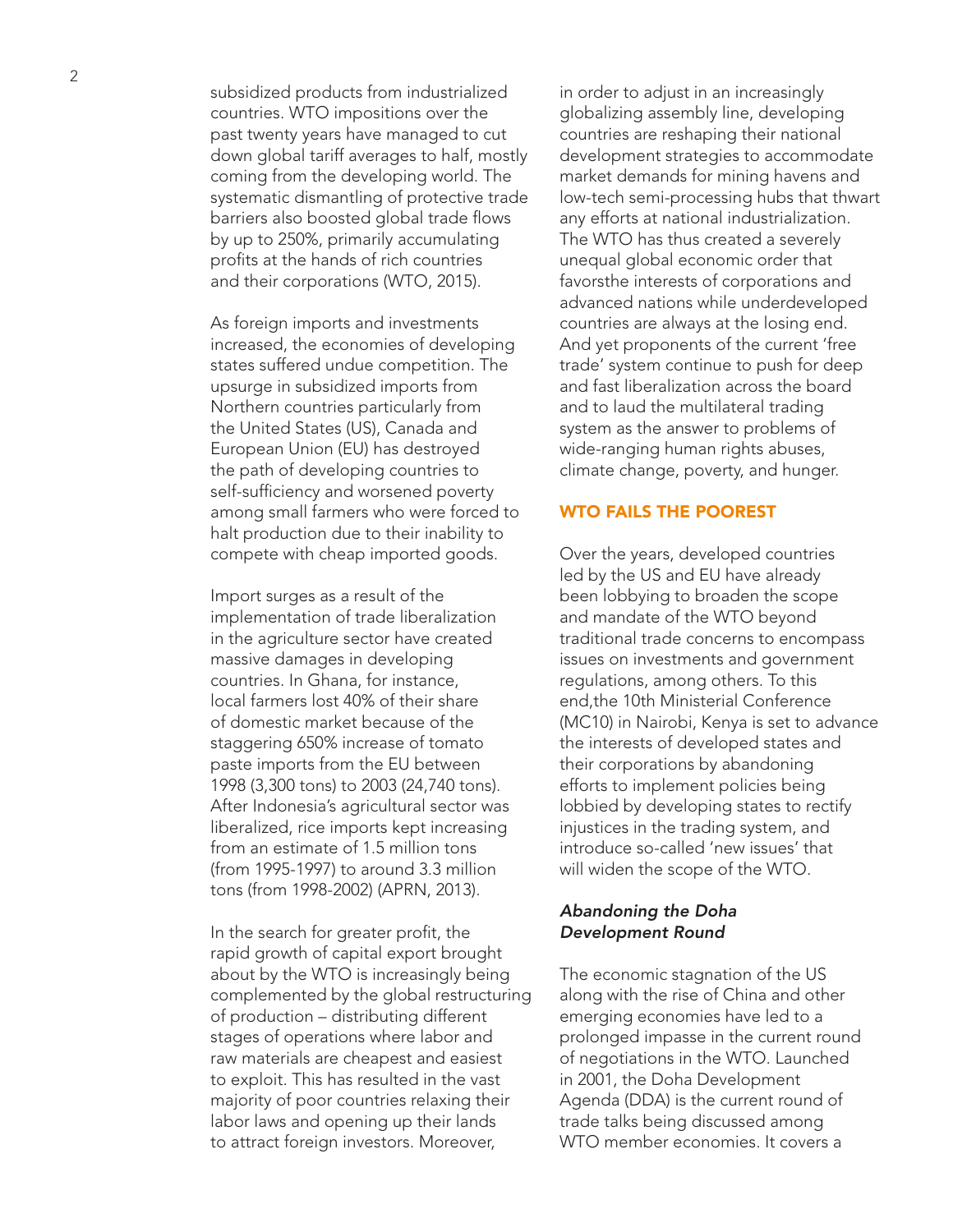wide range of issues from intellectual property rights, trade in agriculture and industrial goods, services, and access to public procurement.

Since its creation, Doha Round negotiations have been mired in controversy because of the opposingpositionsof developed nations led by the US, EU and Japan and developing states led by India, Brazil, South Africa, and China.Developing country members have long insisted that the WTO Doha negotiations constitute a vital part in ensuring the capacity of countries to respond to global emergencies in economy, food, climate and employment. Issues on offer being pushed by developing countries include the reduction of trade-distorting domestic support of industrialized governments to their farmers and export goods, to create a Special and Differential Treatment (S&DT) monitoring mechanism for least developed countries (LDCs) and to make duty-free, quota-free (DFQF) treatment for all goods originating from LDCs.It became clear, however, in the midst of negotiations that WTO members would not manage to conclude the Doha round anytime soon. Even after attempts to produce a smaller package comprising measures that will benefit LDCs, some of the most powerful economies led by the US began to resist and demanded further concessions that will benefit advanced industrialized countries.

Despite the Doha Round's consecutive breakdowns, developing countries are still hoping for its conclusion. But even as the deadlock continues, economic superpowers are relentless in pushing for their agenda even if it meant bypassing the WTO. As a solution to the impasse, bilateral and plurilateral 'free trade' agreements (FTAs) are being brokered between developed and developing states to reach agreements on issues that were previously contested at the WTO negotiating table. FTAs are

increasingly becoming a cause for concern as these are being used by developed states to cement weaker versions of deadlocked WTO trade deals with the aim of building consensus on otherwise controversial issues when discussed within the multilateral trading system. Furthermore, FTAs threaten to reduce any gains made by LDCs and developing countries in the WTO as they spin innumerable and overlapping trade agreements initiated by and favor the interests of the US and the EU.

At the same time,previous rounds of negotiationsreveal that developed country members are actively pushing for the permanent abandonment of the entire Doha Development Agenda to replace it with a new set of policy priorities called "Singapore Issues" that emerged during the WTO Ministerial in Singapore in 2006. It includes issues that are beyond traditional trade concerns spanning from investment, competition, intellectual property, state-owned enterprises to policies on government procurement.

#### *WTO Impacts on Agriculture*

Under the WTO, trade inequalities have worsened in a way that developing countries with previous degrees of self-sufficiency in staple food crops and have robust agriculture have been forced by developed countries and their transnational agribusiness companies to allow cheap imported agricultural products in their domestic markets. Trade and agricultural liberalization set an uneven playing field between developed and developing countries. Countries with backward agriculture were the ones affected and burdened with the implementation and the negative effects of trade in agricultural commodities with rich countries and world monopolies in global agricultural trade. This has been the case of Haiti and the Philippines before the establishment of trade liberalization policies.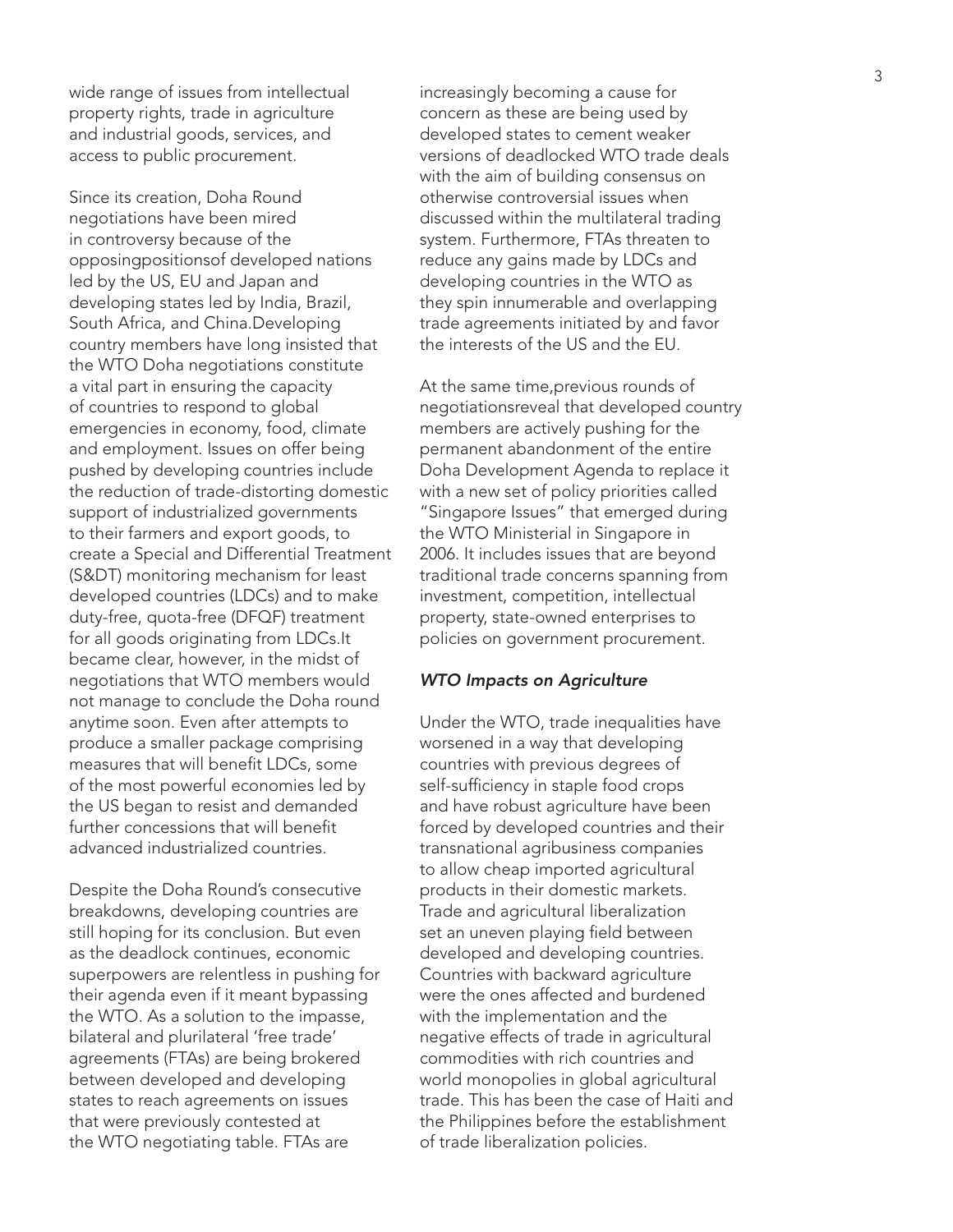Early in the 1980s, Haiti is a selfsufficient rice producing country, but the introduction of trade liberalization has led to the rapid decline of Haiti's domestic rice sector. Local production has greatly decreased from 124,000 tons to 73,000 tons between 1981 and 2002, while subsidized rice imports increased from 15,000 tons to 350,000 tons between 1980 and 2004. The tariffs on rice imports were also cut from 35% to 3% in 1995, displacing many Haitian agricultural workers (Georges, 2004).

The path of the Philippines towards self-sufficiency in key food commodities has been undermined by agricultural liberalization since the start of the WTO. The value of food imports increased by four-folds from USD1.5 billion to USD5.7 billion from 1994 to 2011. From 1995 to 2010, the country's dependency on imported products climbed upwards. Dependency on rice imports increased from 4% to 19%, onions from 0% to 8%, garlic from 0% to 65%, and meat products such as beef increased from 15% to 21%, and chicken from 0.05% to 10% (Georges, 2004).

Another important agricultural issue to take note in the WTO is its failure to reduce the subsidies of developed countries to their farmers. The high subsidies in developed nations have affected the livelihood of cotton farmers in Africa because of the overproduction of cotton in the world market. The cheap price of cotton exported by African farmers led to a decline in production by almost 50% in 12 main African cotton producers between 2005 and 2009 (Lazzeri, 2015).

African cotton-producing countries known as the "Cotton-4" (comprised of Benin, Burkina Faso, Chad and Mali) continue to note the low prices of cotton in the international market. Despite the increase in development assistance in the cotton sector, Ambassador Thiam

Diallo of Mali, a representative of Cotton-4, emphasized that the African cotton sector remains vulnerable to the fluctuation of cotton prices in the international market (WTO, 2015).

Aside from the Cotton-4 group, other African nations are awaiting a just and ambitious outcome regarding the cotton dispute in the MC10. Lesotho, on behalf of the African group, stated that there is no need for a new WTO because the DDA is already there. The African group also highlighted that there must be an outcome on domestic support in agriculture at the MC10, which can be finalized if developed countries led by the US and EU will not prioritize their plans to move away from the DDA negotiations and consider new ideas that widen the scope of the WTO (Third World Network, 2015).

History teaches us that WTO policies on key sectors of developing economies, particularly their agricultural industries, work for the benefit of TNCs and to the detriment of the poorest. Conditional ties, unfair trade rules and FTAs have made national governments dependent on global market demands as WTO regulations force them to abandon efforts in laying the ground for genuine agrarian reform and the development of key national industries.

## *'New Issues' in the Nairobi Ministerial*

Even with the 9th Ministerial Conference's breakthrough deal on trade facilitation, WTO negotiations still remain fragile as developing countries fear the end of the Doha Round without producing any substantial outcome to address core development issues of the Global South. Developed countries have expressed strong opposition against including Doha commitments in the business of the post-Nairobi programme, citing the need to adopt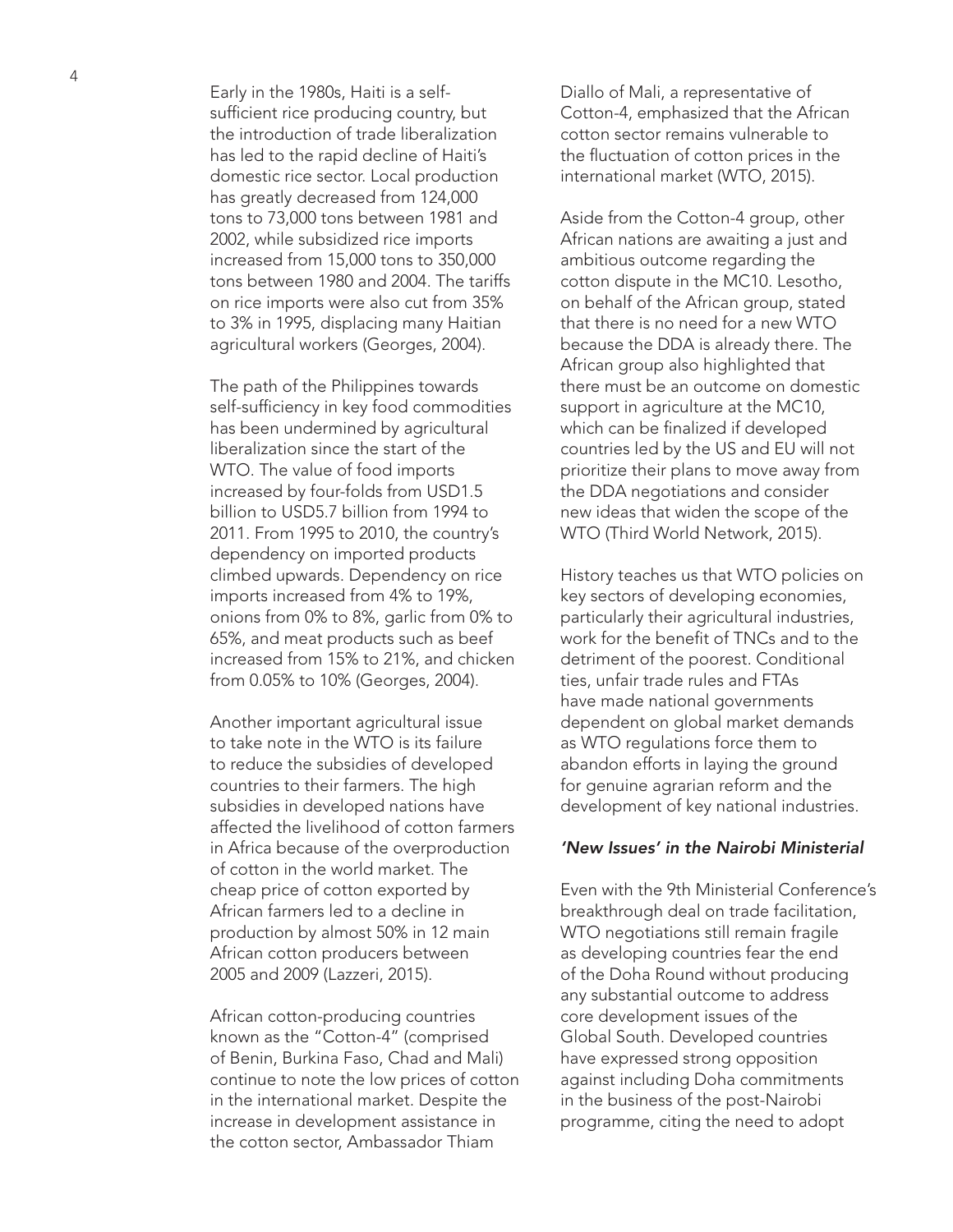'new issues' that reflect the changing landscape of the global economy.

Sidelining the Doha Round however would entail casting aside developing country concerns and ushering in a round of so-called 'new issues' being pursued by developed economies particularly the US and the EU. These 'new issues' include government procurement, competition policy, investment liberalization, privatization of state-owned industries, liberalization of environmental goods and services as well as the promotion of global value chains – all of which if implemented, would severely limit the capacity of developing states to actualize national development policies and build up their own infant industries.

## *Investment Liberalization*

Proponents of an investment agreement within the auspices of the WTO are ultimately pushing for binding rules that will maximize the rights of foreign investors to freely enter and operate in any developing country while minimizing the ability of governments to regulate and implement policies in the name of public interest. Currently, the GATS and TRIMS both provide a degree of flexibility on the part of foreign investors in terms of entry and operations in developing countries.

Nonetheless, the WTO's core objective to fully liberalize investment measures has not yet been achieved. And despite regulatory risk guarantees and other TNC benefits provided by developing states to attract more foreign investments, TNCs are still not as protected as they would want to be.

As early as the 1980s, the US has been pushing for stronger rules on investment. During the first WTO Ministerial Conference in Singapore back in 1996, the EU also proposed to negotiate a multilateral investment agreement in the WTO and the inclusion of new

trade rules that will give new powers to foreign investors to enter and operate freely in developing states. However, opposition from developing countries meant that full liberalization was not yet possible (Woolcock, 2003).

A key contention coming from developing countries lies in the scope and definition of "investment" – which can loosely be interpreted as going beyond foreign direct investments (FDIs) to include portfolio investments, loans and investment funds as insisted by the US. This approach begets serious implications for financial stability as it can expose developing economies to potentially damaging forms of investments and unbridled TNC activities (Khor, 2007).

## *Competition Policy*

Competition policies being pushed to be part of the WTO negotiating mandate would prevent countries from favoring domestic firms over foreign investors. Consistent with the neoliberal dogma of free competition, the EU continues to push for a new agreement that would restrict developing country policies that favor local industries. For instance, policies that gave importing or distributing rights to local business (including stateowned enterprises and governmentowned and controlled corporations) or practices among local firms that allowed them to gain advantage in terms of marketing could be challenged and imposed with corresponding penalties.

The EU further insists that any competition policy agreement within the WTO should be consistent with the principles of national treatment and non-discrimination (IBON Databank and Research Center, 2005). According to them, foreign products and businesses have the right to compete with domestic industries on equal terms. As such, all constitutional protections and policies afforded to local firms would have to be eliminated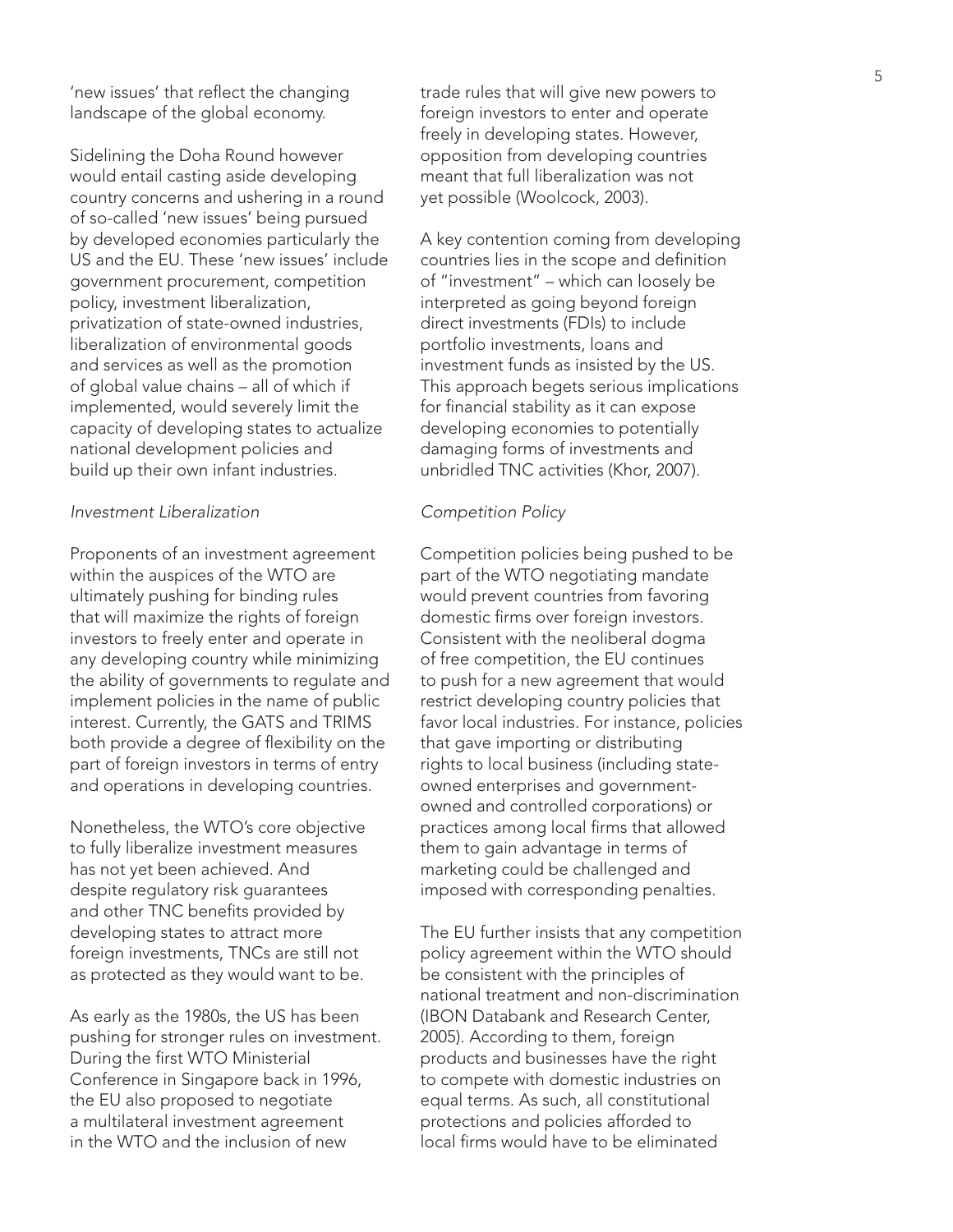## Box 1. The WTO China Accession Protocol

The existence of a vast number of SOEs in China and millions of government subsidies pouring into these public trading entities have caused much concern among China's trading partners within the WTO. The protocol on China's Accession to the WTO sets out certain provisions directly or indirectly addressing this concern. Among them are the provisions of a SOE-based specificity test and authorization for the importing country to use, on a permanent basis, alternative benchmarks in identifying and calculating subsidies. The Accession protocol guarantees that the Chinese government will give equal access to both non-state and state enterprises for supplies, raw materials and other agricultural products. It also contains a specific clause asking for the "progressive abolition" of state trading of silk products – expanding trading rights beyond SOEs. In addition, the protocol excludes China from invoking the privatization exception available to developing country members under the Agreement on Subsidies and Countervailing Measures.

## Sources: Qin, 2004; China Accession Protocol, 2001

to give way to the principles of national treatment and non-discrimination that ironically favors big businesses given the unequal playing field and the large capacity gap between local and foreign firms. To this end, state-owned enterprises or government-owned and controlled corporations that are traditionally provided with exclusive access to subsidies, policy favors and rights to trade would have to be dismantled to conform to free market standards.

#### *State-Owned Enterprises (SOEs)*

In line with WTO's thrust for greater privatization, the discipline governing the transfer of SOEs from public to private ownership is based on the core concept of "competitive neutrality." Competitive neutrality aims to promote free and efficient competition between private and public businesses and ensure that SOEs and private corporations both operate on a level playing field (Kelsey, 2012).

Competitive neutrality essentially aims to dismantle the privileges enjoyed by SOEs including exclusive access to

government subsidies, reduced interest rates, favorable tax treatment, low transaction costs, government bonds with implicit guarantees, preferential rates for utilities such as electricity and water, government procurement, operational subsidies, targeted infrastructure development and protection from bankruptcy as well as bailout support.

The core objective of competitive neutrality is to gradually strip state enterprises of their integral public good. Social services provided by SOEs will be eliminated if they are not profitable. The overriding objective to act as a commercial business effectively overtakes the statutory framework of SOEs, and undermines any prior responsibilities to communities and employees. Provision of non-commercial activities will be contracted separately and funded on a full cost recovery basis.

This is an effective strategy for preparing a given sector for increased competition as a result of future trade liberalization that has either been committed to by the government in question or which said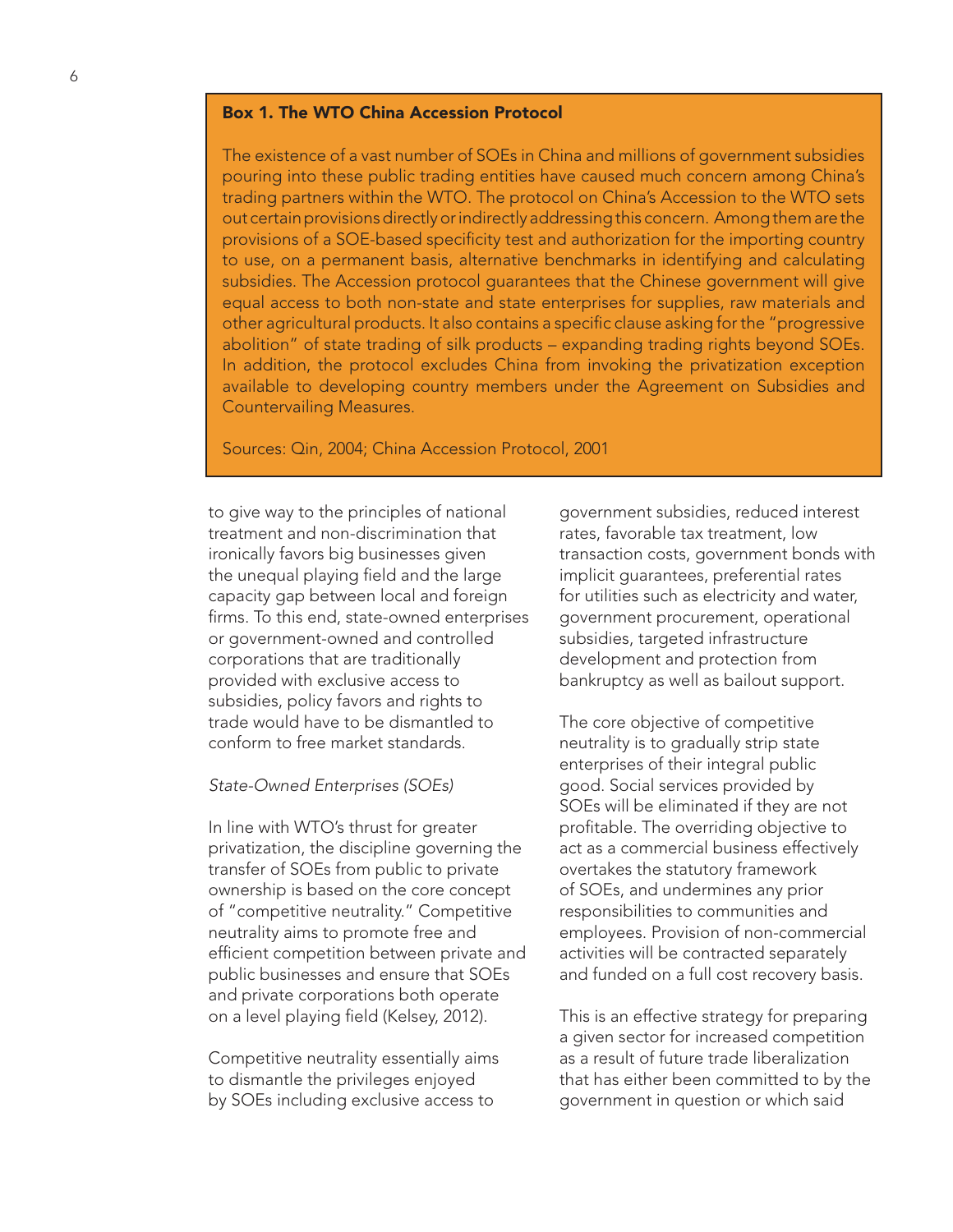government intends to commit to in the context of impending trade negotiations. Interestingly, the gradual phasing out of SOEs or the removal of their privileged status has been a consistent focus of WTO accession negotiations.

## *Government Procurement*

At present, WTO members are not required to subject government procurement to WTO's market access rules unless they are members of the Government Procurement Agreement (GPA) – a plurilateral treaty formed within the WTO whose members are largely from developed states. In efforts to expand the GPA mandate, the US continues to lobby for an agreement that will liberalize government procurement deals allowing their corporations equal access to market opportunities in terms of providing supplies and contracts for public service projects in the developing world (Khor, 2003).

If an agreement on government procurement had pushed through as developed countries would have wanted, government spending policies, decisions, and procedures would have to be subjected to the WTO principle of national treatment. This would imply that governments would no longer be able to give preferences or advantages to citizens or local firms. All bids for supplies, contracts, and projects (including privatization deals) would have to be opened to foreign corporations who should be provided with the same chances as locals. Should foreign investors deem that government decisions are biased towards local firms, they reserve the right to bring the matter to court in the WTO.

*Environmental Goods and Services (EGS)*

Despite declarations from developed countries and the WTO itself to support the full liberalization of environmental goods and services (EGS) coupled with

## Box 2. US Business Groups Push for EGS Fast Track Agreement, With or Without Doha

In 2009, eight US trade groups sent a letter to President Barack Obama asking him to reduce trade barriers for environmental goods and services (EGS) even if it means withdrawing from talks on green trade – a commitment drawn from the Doha Round of trade negotiations. According to the letter, a fast track agreement is necessary to remove trade barriers that are hampering an otherwise thriving industry.

"Lowering trade barriers on green goods and service would be good for the environment and the US economy," the letter says. "US businesses and workers would also benefit from the removal of disproportionately high tariffs and non-tariff barriers that US exporters face on green goods and services in a large and rapidly growing export market."

Trade groups claim that negotiating the EGS agreement outside of Doha will effectively expedite trade liberalization in an area where there is already much global consensus. Critics however note that such an action would mean the collapse of the Doha Round leaving only a few contentious issues remaining to be negotiated.

Source: http://www.ictsd.org/bridges-news/biores/news/us-groups-push-for-egsagreement-with-or-without-doha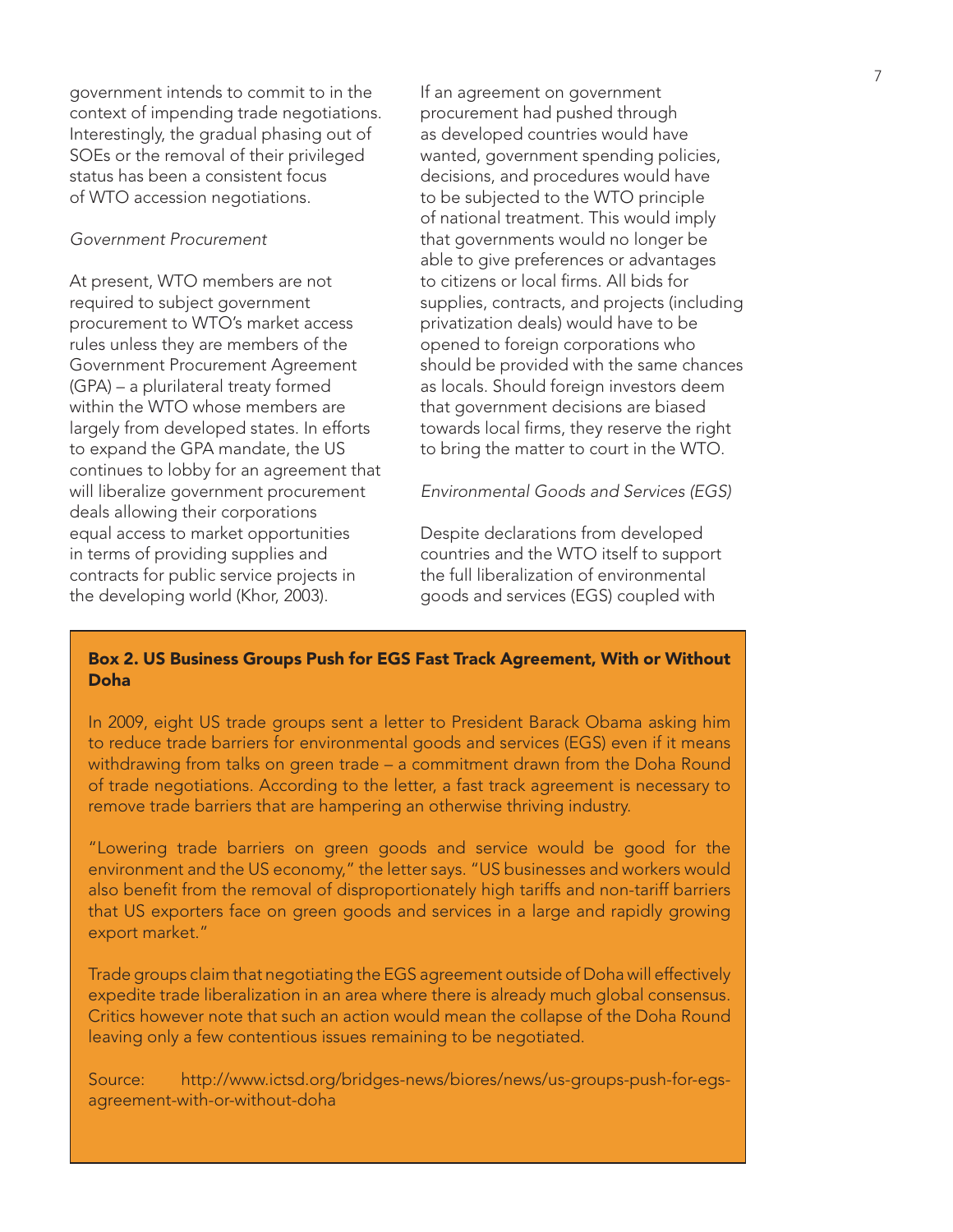the promise of a "win-win" outcome, major issues remain in the negotiating table particularly on how 'environmental goods' is being conceptualized. According to the Environmental Goods Agreement (EGA) negotiations, environmental goods and services refer to any form of business activity or goods that benefit the environment.

Supporting this general principle and in line with EU-US demands, the Fourth Ministerial Conference in Doha in November 2001 recognized the importance of EGS liberalization and therefore mandated negotiations to reduce or eliminate "tariff and non-tariff barriers to environmental goods and services" (Doha Ministerial Declaration 2001: paragraph 31(iii)). By January 2014, 14 WTO member states $^{\rm !}$  came forward to announce a negotiating initiative to liberalize trade on a number of environmental goods. During the course of the Doha Ministerial, some experts attribute the inclusion of EGS into the WTO negotiating mandate as a horse trade deal in exchange for EU's commitment to phase out its agricultural subsidies. Authoritative sources also cite the US' key role in influencing the EU's push to include EGS in Para 31 (iii) of the Doha Ministerial Declaration (DMD).

Even outside of the WTO, trade negotiations on EGS are still being pursued through bilateral treaties and free trade agreements at all levels. For instance, the 2012 Asia Pacific Economic Cooperation (APEC) summit agreed on a list of 54 environmental goods that are expected to raise the level of ambition in EGS trading inside the WTO.

Reducing or eliminating tariffs on environmental goods and services can create a potentially huge development "loss" for poor countries. Since developed countries have already adjusted to lower or zero tariffs on most industrial goods, including EGS, their burden of effective tariff reductions would be relatively much less than for developing economies.

Furthermore, the disintegration of trade barriers on EGS will result in a deluge of imports from developed to developing countries, making the latter economically dependent on these imported goods and difficult for poor states to support the development of their local industries. Developing countries will increasingly become more dependent on technology transfers, unless otherwise provided with the necessary conditions for them to develop the technologies themselves or get copies of the design. Essentially, a market access focus on the elimination of trade barriers is overly narrow and, in a developing country context, has the potential to limit or wipe out the ability of developing country producers to develop sufficient production and competitive capacity with respect to such environmental goods and services.

#### *Global Value Chains (GVCs)*

Global value chains (GVCs) refer to the full range of value added activities required to bring a product from its conception, design, sourcing of raw materials including intermediate inputs, production, marketing, and distribution to consumers (IBON Primer on WTO Bali Package, 2013). GVCs are increasingly being heralded as a way for developing countries to achieve economic growth and prosperity. According to the WTO, developing countries can derive benefits by integrating themselves as low tier suppliers within GVCs and in the process upgrade to higher tiers of the value chain segment.

1 The 14 WTO EGA member states include Australia, Canada, China, Costa Rica, the EU, Hong Kong, Japan, New Zealand, Norway, Singapore, South Korea, Switzerland, Chinese Taipei, and the US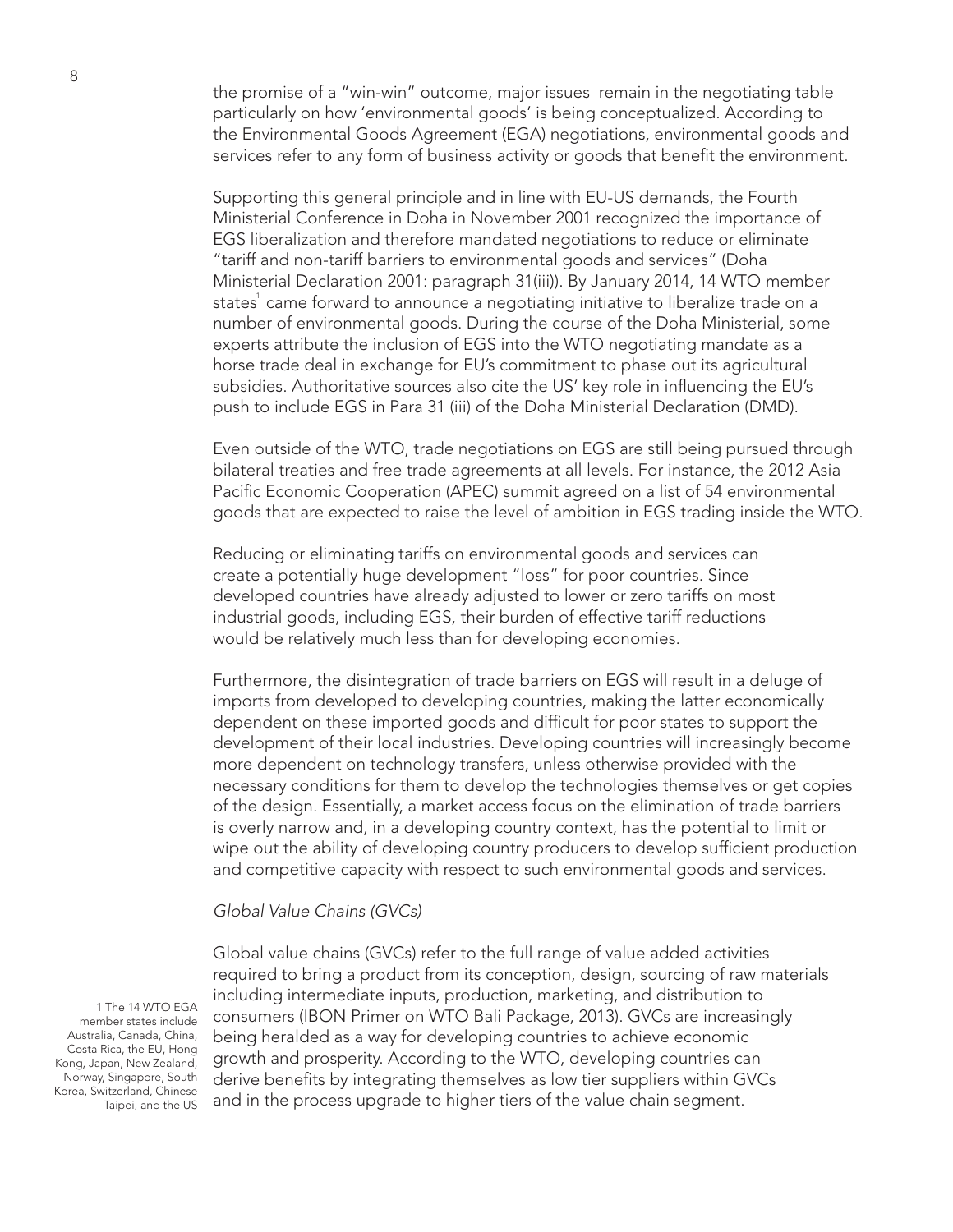



In reality, however, workers and communities from developing countries are pitted against each other as they compete with depressed wages and suffer dire working conditions. Big corporations situated in the upper tier segments of GVCs (i.e. design, product development, strategy) or often called "lead firms" are largely focused on highvalue core activities while conveniently outsourcing lower-tier segments to developing countries whose production capacities can only accommodate relatively simple outputs. TNCs who usually dominate the entire value chain can freely push prices, products, services, and wages down by exploiting the tight competition among developing economies to be part of the value chain.

Proposals to establishing an International Supply Chain Agreement (ISCA) within the WTO negotiating table are already underway. Big business and TNCs are nonetheless expected to dominate the negotiations – dictating the rules and defining the agenda of the agreement. The ISCA agenda seeks to cover and complement existing WTO agreements such as the Trade Facilitation Facility (TFF) and policies on export restrictions. But more importantly, the proposal is set to offer new disciplines and rules in areas where WTO agreements do not exist such as in investment, competition and preferential rules of origin (Nakatomi, 2012).

The continued expansion of GVCs covering both horizontal and vertical supply chain segments creates conditions that allow foreign investors to dictate prices they pay to low-tier producers from developing countries. The skewed nature of this trade network forces developing

countries to 'race to the bottom' wherein wages are reduced, living standards are neglected and environmental consequences are ignored (Haque, 2007).

Governments, in efforts to preserve or improve attractive investment climates, are increasingly pressured to erode their own labor standards or find loopholes for the non-enforcement of these laws. To further facilitate the movement of capital, states in collusion with big businesses are engaged in seizing lands, imposing industrial methods on agriculture, and commodifying natural resources and public goods thus resulting in widespread violation of people's rights. Public institutions that have traditionally served public interests now serve the needs of big foreign capitalists instead. People are losing their sovereignty, and their basic human and labor rights as their living conditions deteriorate at an accelerating rate.

## PEOPLE'S TRADE AGENDA

These so-called 'new issues' that will be brought before the MC10 negotiations will only exacerbate unequal global trade relations to the detriment of underdeveloped countries. The systematic removal of government capacity to regulate TNC activities coupled with the strong push to eliminate all protective trade barriers on developing country trade goods all contribute in creating conditions for rich nations to easily exploit the developing world. In a perverse irony, as rich nations continue to block developing country proposals to achieve food security such as through public stockholding options, agricultural goods from developed states continue receiving heavy subsidies. This illustrates the fundamental flaw of the WTO as a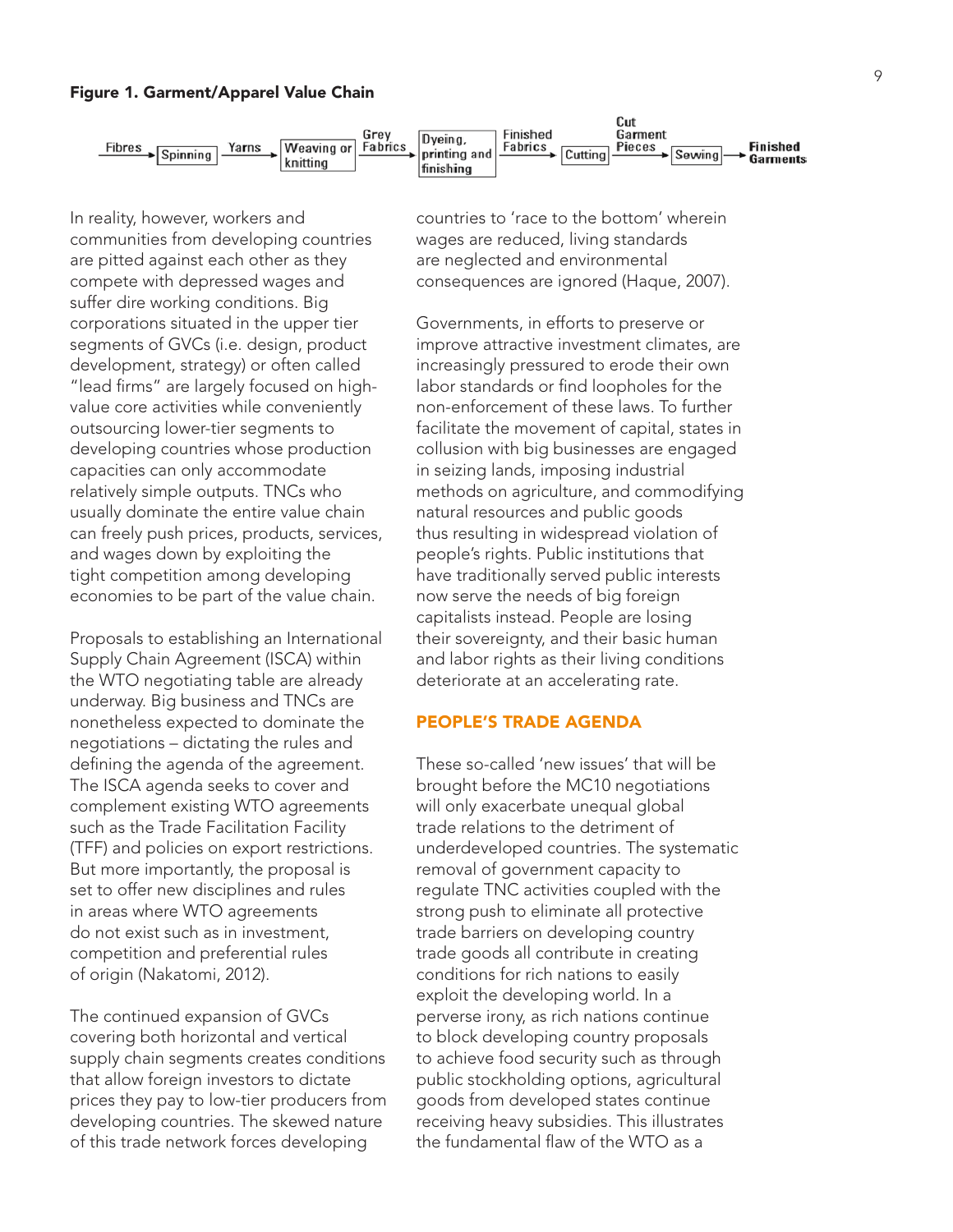world trade system that operates on the framework of neoliberal globalization.

It is clear that developing countries have more to lose and nothing to gain in the inclusion of these 'new issues' into the WTO negotiating mandate. Strong opposition from peoples movements, civil society and developing countries thus becomes imperative to block these proposals that work in favor of corporate interests. Crucial in these efforts is the assertion of developing countries' right to food security including proposals to shield public stockholding programmes. At the same time, advanced industrialized countries must remove all subsidies on agricultural trade goods that damage poor agricultural markets to the benefit of large agribusinesses.

A world trade system that truly pursues the people's trade agenda must promote alternative forms of international exchange that are based on solidarity and complementarity toward providing the needs of the population. A truly pro-people trade regime embodies equality, the utmost respect for each country's national sovereignty and must be guided by the principle of noninterference. The people's trade agenda requires laying down the foundations of a strong economic base by regulating the financial sector, advancing genuine agrarian reform and promoting the development of national industries instead of seeking to subsume entire economies and governments to the interest of profit accumulation by large corporations and rich nations.

Emerging alternatives to neoliberal trade such as the ALBA-TCP (Bolivarian Alliance for the Peoples of Our America – Peoples Trade Treaty) present an important counterbalance to the WTO. Established to counter the US-led Free Trade Area of the Americas (FTAA) and the WTO itself, the ALBA is currently

composed of 11 countries including Venezuela, Cuba, Bolivia, Nicaragua, Dominica, Ecuador, Saint Vincent and the Grenadines, Saint Kitts and Nevis, Saint Lucia, and Antigua and Barbuda. ALBA offers an alternative form of trade – a political platform for regional economic and social integration that is based on solidarity, complementarity, justice and cooperation, premised on the goal of eradicating inequality through a people-centered development model.

History teaches us that the WTO and other forms of neoliberal trade systems do not respond to people's needs and demands and instead serve the interests of the rich and ruling few. Building an alternative trade regime and advancing the people's trade agenda requires states to uphold:

- Sovereignty and people's rights the basis of genuine democracy resides in the people's sovereign will – they are the source of any government's legitimacy. Governments are thus entitled to sovereign rights as the legitimate representatives of their people only as long as they fulfill their duties to them, including the responsibility to protect and fulfill their basic individual and collective rights, among others.
- **Democratic decision-making the** current ruling system ensures an uneven political battleground that marginalizes the poor and oppressed. A truly democratic decision-making process that involves civil society, social movements, grassroots organizations, and all sectors of society at all levels of policy-making, implementation, monitoring and review must replace token and merely procedural participation.
- Solidarity, mutual cooperation and complementarity among states – economic trade and investment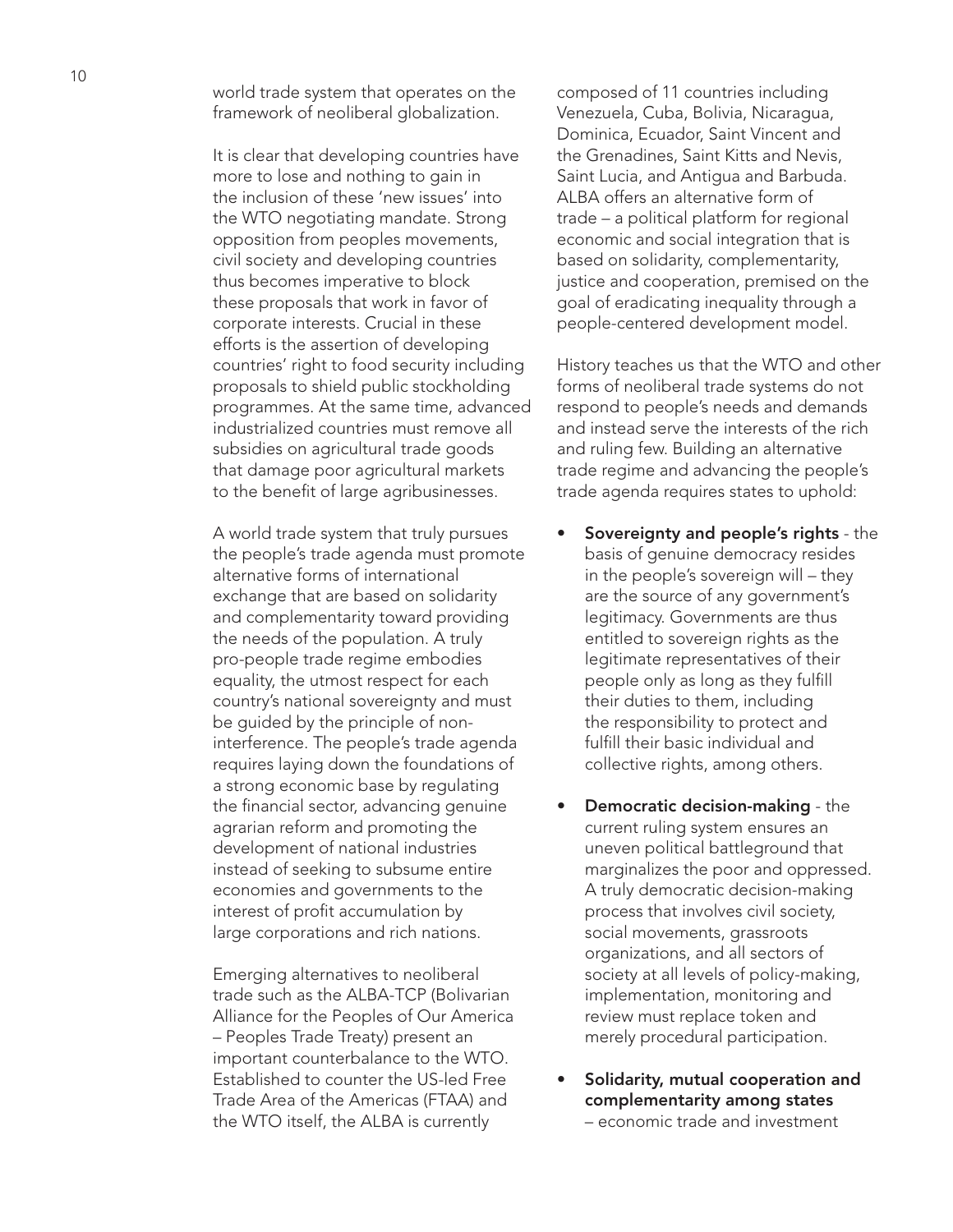must not be treated as an end in itself. States should thus pursue a socially just world where cooperation among states can be achieved on the basis of solidarity and in a manner that is compatible with each country's development strategies

- Friendship and peaceful coexistence – the people have the right to live harmoniously, free from the threat of foreign aggression in all its forms. States also have the right to defend their sovereignty if challenged or attacked.
- Environmental sustainability – it is imperative for a peoples trading system to fully recognize the importance of protecting the environment and safeguarding the Earth's carrying capacity as key to sustainable development.
- Accountability to the people the state must understand that its ultimate accountability lies in its people and not to corporations. Governments must guarantee the rights of all people, particularly women, youth, indigenous peoples, workers, migrants, and the most marginalized to be part of free, prior and informed decision-making at all stages of the development process.

Achieving these aspirations requires fundamental shifts in the current ruling system and a departure from market-led pathways of development designed to benefit only the rich few, TNCs, and the global elites led by the US. In order to advance the people's trade agenda, it is vital to challenge the current system and rebuild a global economy on the basis of solidarity, complementarity, and mutual cooperation. We must promote vibrant and alternative economies that support people's rights including workers, peasants, women, migrants, youth and indigenous peoples. The people's agenda demands a socially just international

trading framework that allows economies and communities to exercise their right to self-determined development and creates a world trade system that truly responds to people's needs.

## REFERENCES

1. Asia Pacific Research Network (APRN). (2013). WTO and Maldevelopment. Quezon City: Philippines.

2. Doha Ministerial Declaration, Paragraph 31 (iii)

3. Georges. J. 2004. Trade and Disappearance of Haitian Rice. American University. Accessed 2 December 2015. http://www1. american.edu/ted/haitirice.htm

4. Haque, Ifranul. (2007). Rethinking Industrial Policy, UNCTAD Discussion Papers No. 183, Page 5-6, 9.

5. IBON Databank and Research Center. (2005). WTO: Supreme Instrument for Neoliberal Globalisation. Manila: IBON Books.

6. IBON International. (2013). IBON Primer on the WTO 'Bali Package'. Quezon City: IBON International.

7. IBON Interntional. (2015). IBON Primer on 21st Century Free Trade Agreements. Quezon City: IBON International

8. Kelsey, J. (2008). Serving Whose Interests? The Political Economy of Trade in Services Agreements. New York: Routledge.

9. Khor, Martin. (2003). WTO "Singapore Issues": What's at Stake and Why It Matters. Accessed December 2015 at http://www.ourworldisnotforsale. org/en/article/wto-singapore-issueswhats-stake-and-why-it-matters